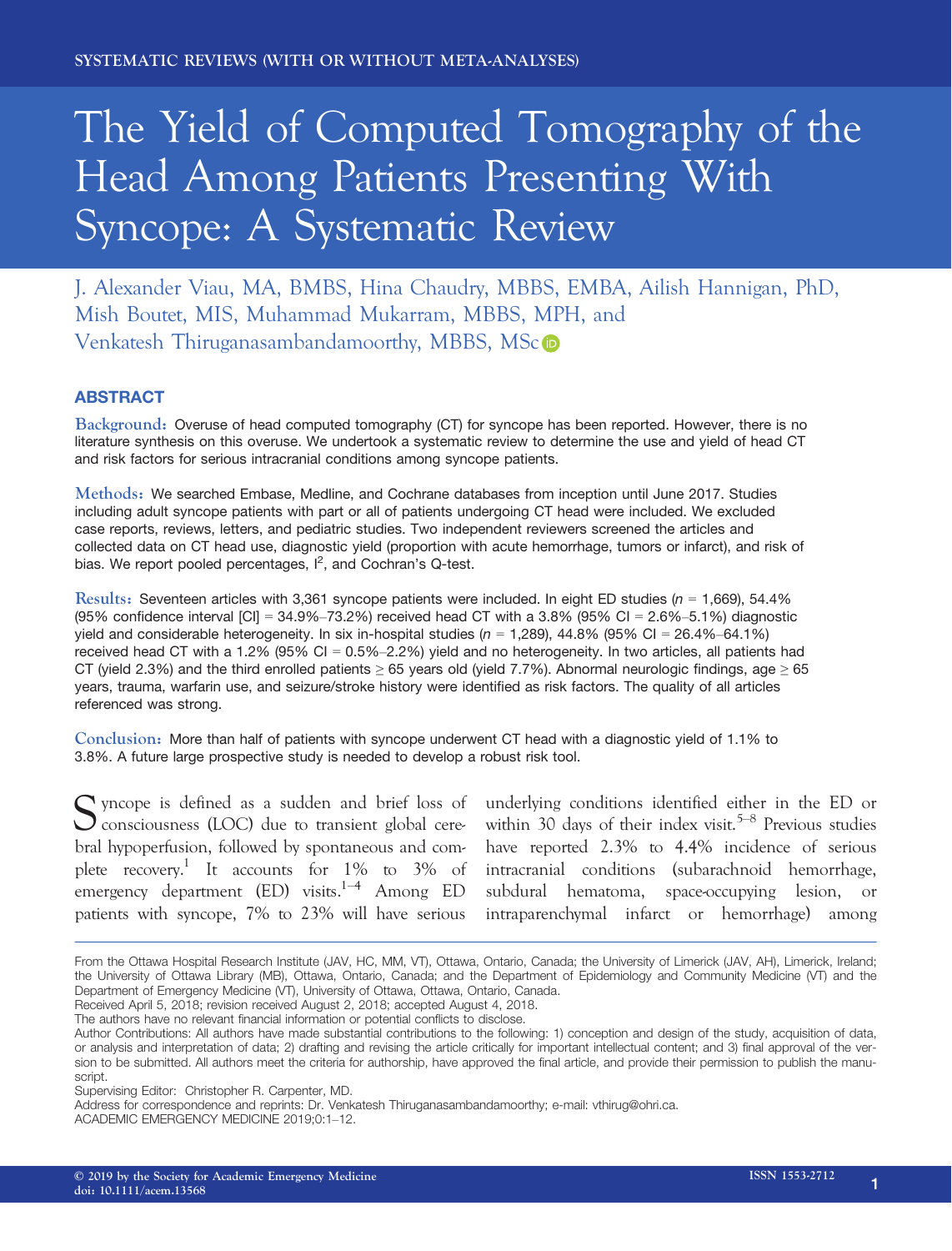patients with syncope.9,10 However, up to two-thirds of patients with syncope continue to have computed tomography (CT) of the head performed as part of their workup.<sup>11</sup> The Choosing Wisely Campaign in Canada and the United States both recommend against using CT of the head for low-risk ED patients with syncope.<sup>12,13</sup> Additionally, the Society for Academic Emergency Medicine in the United States, through consensus conferences in 2015 and 2016, aimed to optimize ED diagnostic imaging utilization and reduce unnecessary diagnostic testing to reduce health care costs and unintended consequences.<sup>14,15</sup> While clinical decision tools such as the NEXUS-II, Canadian CT Head Rule, and New Orleans Criteria exist for patients with head injury related to the fall during syncope, there is a lack of appropriate synthesis of preexisting literature regarding the usefulness of CT head to identify a serious underlying intracranial conditions potentially related to syncope.16–<sup>18</sup> With the Choosing Wisely Campaign in mind, the objective of this systematic review is to determine the frequency with which head CT is being performed for patients with syncope, with predominant focus on its yield in identifying serious intracranial conditions. Additionally, we aimed to report any risk factors associated with the serious intracranial conditions identified in studies reviewed.

# **METHODS**

# Systematic Review Protocol

For this review, we adhered to the Preferred Reporting Items for Systematic Reviews and Meta-Analyses (PRISMA) Guidelines (Data Supplement S1, Appendix S1, available as supporting information in the online version of this paper, which is available at http://onlinelibrary.wiley.com/doi/10.1111/ acem. $13568$ /full $^{19}$ 

# Search Strategy

A database search was conducted under the guidance of a research librarian at the University of Ottawa using the following major databases from their inception until June 2016: Medline (via OVID), Embase (via OVID), and Cochrane Database of Systematic Reviews. An updated search was conducted in all three databases between June 2016 and June 2017. Our search strategies used a combination of MeSH headings and keywords and are detailed in Data Supplement S1, Appendixes S2 and S3. Article selection was restricted to English and French articles. A citation search was also conducted on Google Scholar from each of the final articles included in the systematic review to ensure the inclusion of missed articles during the initial database searches. Authors were contacted to obtain unpublished data or further articles that may have been missed by the initial database search.

# Study Selection

Our search included prospective and retrospective observational cohort studies that met the following inclusion criteria: studies involving adult patients with syncope (or other commonly accepted synonym thereof) as their presenting complaint, of which part, or all received head CT and for whom the head CT results were reported. We excluded studies involving only children, case reports, letters to the editor, narrative reviews, articles in languages other than English or French, and abstracts which had neither sufficient data nor a complete article available. Articles that included patients with obvious non–syncope-related LOC (e.g., head trauma resulting in LOC, seizure, alcohol or drug intoxication, LOC > 5 minutes, or patients with altered mental status from baseline) were also excluded. However, based on literature reports and our prior experience conducting prospective studies sometimes it is difficult to differentiate seizure from syncope. Hence, all studies that enrolled patients with a transient LOC followed by spontaneous complete recovery were included in our review. Duplicates with titles that matched exactly were eliminated using Mendeley, a reference management software program. In Phase I, after removal of duplicates, inclusion and exclusion criteria were applied by two investigators (JAV and HC), each reviewing all articles at the title and abstract level. In Phase II, both reviewers applied the same criteria to the full-text articles selected at the end of Phase I. For included studies, data for literature synthesis was documented in a standardized data collection form (Data Supplement S1, Appendix S4). Disagreements were resolved by consensus.

# Data Abstraction

The following data were collected: author information, year of publication, study type, specific characteristics of patients included or excluded in the study, whether the cohort was from an ED or inpatient population, number of patients enrolled, number of head CT scans performed, the nature and number of serious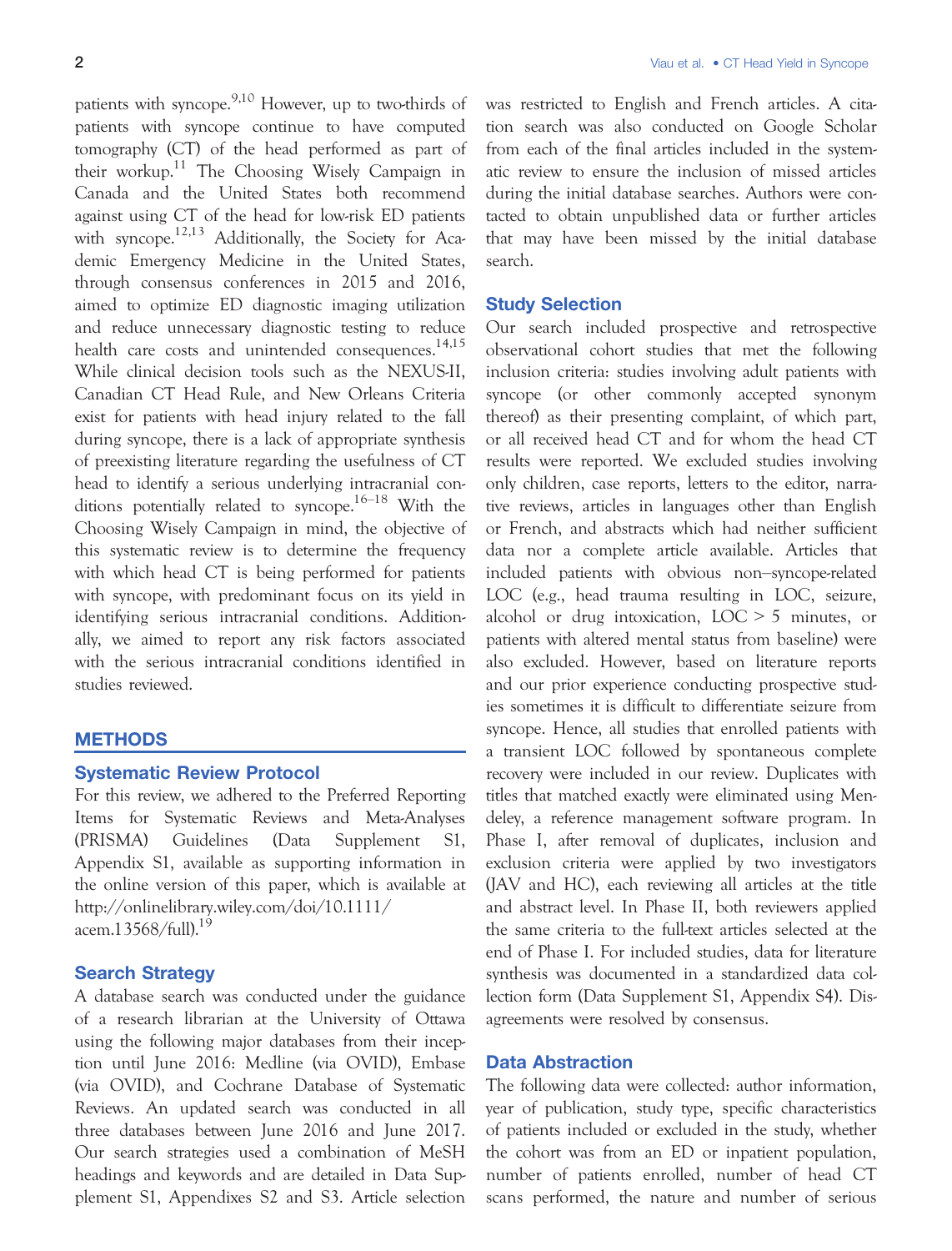intracranial conditions identified, the risk factors associated with the serious intracranial conditions, and any additional interesting findings.

#### Outcome Measures

The outcomes of interest included "acute intracranial conditions" (subarachnoid hemorrhage, subdural hematoma, new or rapidly progressive space occupying lesion, parenchymal hemorrhage, intraventricular hemorrhage, or parenchymal infarct). We defined "yield" as the proportion of patients with the above outcomes identified among those who had CT head performed.

#### Risk of Bias Assessment

The Quality Assessment Tool for Quantitative Studies (QATQS), produced by the Effective Public Health Practice Project (EPHPP), was used to determine the quality of each article included in this systematic review.<sup>20</sup> The tool assesses for selection bias, study design, confounding variables, blinding, data collection methods, and withdrawal or dropout rate. Subheadings for "integrity" and "analyses" are also included in the design of the QATAS tool but they do not contribute to the numerical global rating. Studies are rated as "1-Strong," "2-Moderate," or "3-Weak" for each of the above items, and a similar final rating of strong, moderate, or weak is given for an overall global rating of the article taking into consideration all the above tool items. The performance of EPHPP quality assessment tool was found to have higher and more reliable inter-rater agreement than the Cochrane Collaboration Risk of Bias  $Tool^{21}$  Risk of bias assessment was independently assessed by two investigators (JAV and HC) and discrepancies were resolved by consensus.

### Data Analysis

For meta-analysis, we pooled the data from studies that included a similar subgroup of patients (e.g., ED patients or patients who were hospitalized). A proportion meta-analysis was carried for each subgroup to calculate the pooled proportion (expressed as a percentage with 95% confidence interval [CI]) of patients who received head CT and the proportion of these patients with serious intracranial conditions.  $I<sup>2</sup>$  was used as a measure of inconsistency across studies, i.e., the percentage of the variability in effect estimates due to heterogeneity rather than sampling error, with  $I^2$  values of <25% considered low levels of heterogeneity, >75% high, and levels in between moderate. The Cochrane Q-test was used as the statistical test for heterogeneity, with random-effects models used where there was evidence of significant heterogeneity and fixed-effects models used where there was no evidence of significant heterogeneity. Meta-analysis calculations were performed, and graphical plots were created using StatsDirect software.

#### RESULTS

Figure 1 depicts the flow diagram describing the number of articles identified and the Phases I and II of the article selection for inclusion in the systematic review. The initial search of the databases Embase, Medline, and Cochrane, from their inception until June 2016 were conducted by JAV under the guidance of the research librarian (MB). This yielded a total of 3,202 articles. The article search was updated in June 2017, with an additional 576 articles identified between June 2016 and June 2017. Hence, a total of 3,778 articles were identified for this review, and after removal of duplicates, 2,951 articles remained. Two investigators (JAV and HC) independently reviewed the title and abstract of these 2,951 articles and found that 2,799 articles did not meet the inclusion criteria and an additional 108 articles met the exclusion criteria leaving 44 articles for Phase II, full review  $(\kappa = 0.833$  [95% CI = 0.790–0.875]). The reasons for exclusion during Phase I were as follows: 63 case reports, 15 articles in a language other than English or French, 16 educational reviews, one letter to the editor, one audit, and 12 abstracts that did not provide sufficient information for data synthesis and the full article for the same not found. A total of 44 articles were reviewed in full, of which 27 were excluded for the following reasons: 19 articles in which syncope was not the primary focus, six studies that did not report the head CT results, one in which syncope was actively induced in their cohort, and one that was a cost analysis. At the end of Phase II, 17 articles were included in this systematic review ( $\kappa$  = 0.923 [95% CI = 0.856–0.989]).<sup>9,10,22–36</sup>

Table 1 shows the characteristics of the 17 studies included in this review involving 3,361 patients with syncope: 15 studies were retrospective chart reviews,10,22,24–<sup>36</sup> two were prospective cohort studies,  $9.25$  13 studies were North American, <sup>9,10,22,24,25,27,29–35</sup> and four were conducted outside North America.23,26,28,36 Fourteen of the 17 studies enrolled two specific subgroups of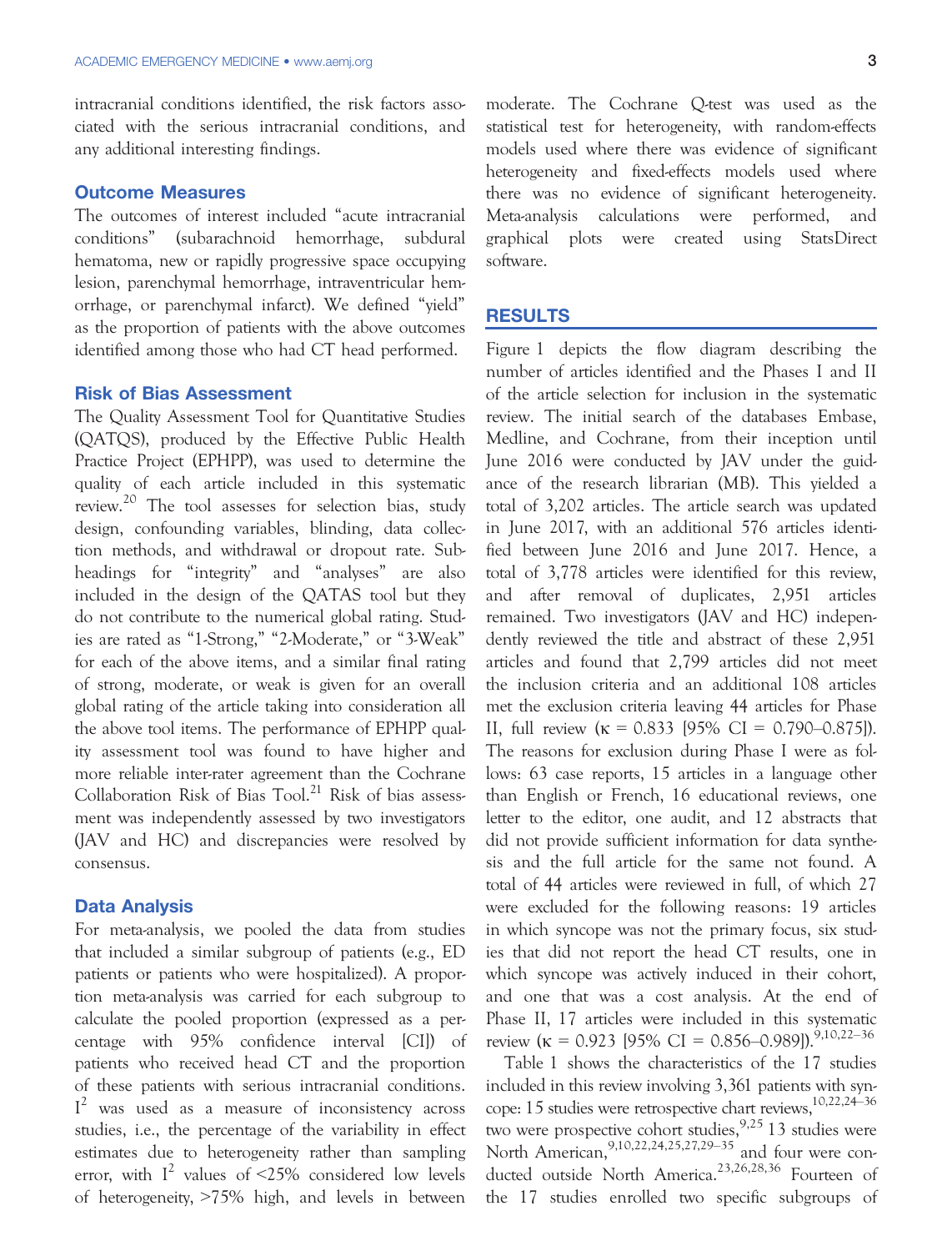

Figure 1. Identification of studies for the systematic review: flow diagram.

patients with syncope: eight studies included patients who presented to the  $ED^{9,10,22-27}$  and six studies included hospitalized patients with syncope.28–<sup>33</sup> Hence, a meta-analysis was performed for the two subgroups and the data from three remaining articles were not pooled for meta-analysis. Of the three, two studies (Goyal et al.<sup>34</sup> and Kaneko et al.<sup>35</sup>) enrolled only syncope patients that had head CT performed in their studies, and the third study by Bodhit et al. $36$  enrolled only syncope patients aged 65 years or older.

Eight studies enrolling a total of 1,669 ED patients with syncope (Table 2) reported the proportion who had CT head performed and the diagnostic yield among these patients. The pooled proportion receiving a head CT across these studies using a randomeffects model was 54.4% (95% CI = 34.9%–73.2%; Figure 2). There was considerable heterogeneity in the proportion receiving head CT across studies  $(I^2 = 98.5\%;$  Cochran's Q p < 0.0001). Of the 870 ED patients with syncope who received a head CT, the pooled proportion using a fixed-effects model for serious underlying intracranial condition was 3.8% (95% CI =  $2.6\% - 5.1\%$ ; Figure 2). There was moderate heterogeneity in the proportion of patients with serious intracranial conditions across studies  $(I^2 = 34.2\%, \text{ Cochran's Q p} = 0.16).$ 

Six studies with a total of 1,289 patients hospitalized with syncope reported the proportion who received a head CT and those with serious underlying intracranial conditions (Table 3). The pooled proportion receiving head CT across these studies using a random-effects model was 44.8% (95% CI = 26.4%– 64.1%; Figure 3). There was high heterogeneity in the proportion receiving head CT across studies  $(I^2 = 97.6\%;$  Cochran's Q p < 0.0001). Of the 607 patients hospitalized for syncope and who received a head CT, the pooled proportion using a fixed-effects model for serious intracranial condition was 1.2%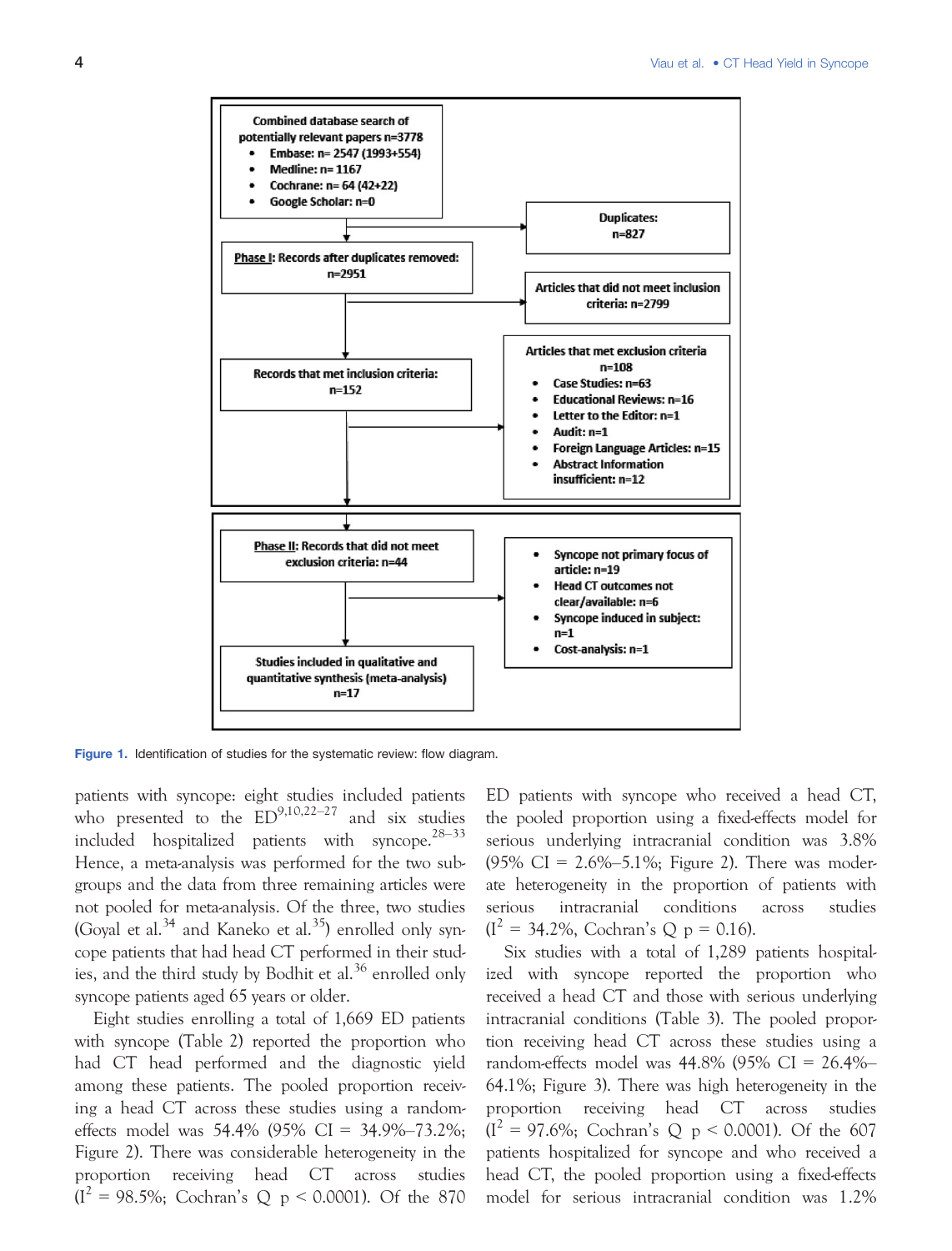# Table 1

Characteristics of Included Studies

|                                   |                   |                                                        | Patients | Head CT   | Acute<br>Outcomes |                                                                                                                           |
|-----------------------------------|-------------------|--------------------------------------------------------|----------|-----------|-------------------|---------------------------------------------------------------------------------------------------------------------------|
| Author, Year                      | <b>Study Type</b> | <b>Patient Population</b>                              | Enrolled | Performed | Identified        | <b>Risk Factors Identified</b>                                                                                            |
| <b>ED Patients</b>                |                   |                                                        |          |           |                   |                                                                                                                           |
| Aggarwal, 2011 <sup>22</sup>      |                   | Retrospective ED syncope patients                      | 408      | 185       | 5                 | Nil                                                                                                                       |
| Al-Nsoor, 2010 <sup>23</sup>      | Prospective       | ED (true) syncope patients                             | 254      | 221       | 12                | Abnormal neurologic findings                                                                                              |
| Ansari, 2013 <sup>24</sup>        | Retrospective     | ED syncope patients                                    | 108      | 88        | 3                 | Nil                                                                                                                       |
| Day, 1982 <sup>25</sup>           | Retrospective     | ED syncope patients                                    | 198      | 37        | $\overline{4}$    | History of focal seizures<br>or focal deficit on physical<br>examination                                                  |
| Giglio, 2005 <sup>10</sup>        | Retrospective     | ED syncope patients                                    | 128      | 44        | $\mathbf{1}$      | Nil                                                                                                                       |
| Grossman, 2007 <sup>9</sup>       | Prospective       | ED syncope patients $\geq$<br>18 years old             | 293      | 113       | 5                 | Age $> 65$ Signs/symptoms<br>of neurologic diseaseincluding<br>headache, trauma above the<br>clavicles or taking warfarin |
| Vanbrabant, 2011 <sup>26</sup>    | Retrospective     | ED syncope patients                                    | 117      | 41        | 0                 | Nil                                                                                                                       |
| Velez, 2009 <sup>27</sup>         |                   | Retrospective ED syncope patients                      | 163      | 141       | $\overline{2}$    | Nil                                                                                                                       |
| <b>Hospitalized Patients</b>      |                   |                                                        |          |           |                   |                                                                                                                           |
| Ben-Chetrit, 1985 <sup>28</sup>   |                   | Retrospective Syncope patients ><br>20 years old       | 101      | 16        | 0                 | Nil                                                                                                                       |
| Eagle, 1983 <sup>29</sup>         | Retrospective     | Syncope patients ><br>16 years old                     | 100      | 24        | 0                 | Nil                                                                                                                       |
| Gebreselassie, 2016 <sup>30</sup> | Retrospective     | Discharge diagnosis<br>of syncope                      | 151      | 114       | $\mathbf{1}$      | Nil                                                                                                                       |
| Johnson, 2014 <sup>31</sup>       | Retrospective     | Admit diagnosis of syncope                             | 167      | 131       | 0                 | Nil                                                                                                                       |
| Kapoor, 1982 <sup>32</sup>        |                   | Retrospective Admit/discharge diagnosis<br>of syncope  | 121      | 39        | 0                 | Nil                                                                                                                       |
| Pires, 2001 <sup>33</sup>         | Retrospective     | Patients $\geq$ 18 years admitted<br>with syncope      | 649      | 283       | 5                 | History of seizures and/or<br>stroke                                                                                      |
| <b>Others</b>                     |                   |                                                        |          |           |                   |                                                                                                                           |
| Bodhit, 2011 <sup>34</sup>        | Retrospective     | ED syncope patients $\geq$<br>65 years old             | 189      | 130       | 10                | Nil                                                                                                                       |
| Goyal, 2006 <sup>35</sup>         | Retrospective     | ED syncope patients $\geq$<br>18 years old $+$ head CT | 117      | 117       | 0                 | Nil                                                                                                                       |
| Kaneko, 2012 <sup>36</sup>        |                   | Retrospective Syncope patient + GCS<br>14/15           | 97       | 97        | 5                 | Diastolic blood pressure ><br>80 mm Hg                                                                                    |

GCS = Glasgow Coma Scale.

#### Table 2

CT Head Among ED Patients With Syncope

| Study                         | Total<br>Sample<br>Size | Patients Who<br><b>Had Head</b><br><b>CT</b> Performed | <b>Patients With Serious</b><br>Intracranial Conditions<br>Identified on CT | Proportion (%) Receiving<br>Head CT (95% CI) | Percentage With Serious<br>Intracranial<br>Conditions (95% CI) |
|-------------------------------|-------------------------|--------------------------------------------------------|-----------------------------------------------------------------------------|----------------------------------------------|----------------------------------------------------------------|
| Aggarwal 2011 <sup>22</sup>   | 408                     | 185                                                    | 5                                                                           | 45.3 (40.4-50.3)                             | $2.7(0.9-6.2)$                                                 |
| Al-Nsoor $2010^{23}$          | 254                     | 221                                                    | 12                                                                          | 87.0 (82.2-90.9)                             | $5.4(2.8-9.3)$                                                 |
| Ansari 2013 <sup>24</sup>     | 108                     | 88                                                     | 3                                                                           | 81.5 (72.9-88.3)                             | $3.4(0.7-9.6)$                                                 |
| Day 1982 <sup>25</sup>        | 198                     | 37                                                     | $\overline{4}$                                                              | 18.7 (13.5-24.8)                             | $10.8$ (3.0-25.4)                                              |
| Giglio $2005^{10}$            | 128                     | 44                                                     |                                                                             | $34.4(26.2 - 43.3)$                          | $2.3(0.06 - 12.0)$                                             |
| Grossman 2007 <sup>9</sup>    | 293                     | 113                                                    | 5                                                                           | 38.6 (33.0-44.4)                             | $4.4(1.5-10.0)$                                                |
| Vanbrabant 2011 <sup>26</sup> | 117                     | 41                                                     | 0                                                                           | 35.0 (26.5-44.4)                             | $0(0-8.6)$                                                     |
| Velez $2009^{27}$             | 163                     | 141                                                    | $\overline{2}$                                                              | 86.5 (80.3-91.3)                             | $1.4(0.2 - 5.0)$                                               |
| Total                         | 1.669                   | 870                                                    | 32                                                                          | 54.4 (34.9–73.2)                             | $3.8(2.6 - 5.1)$                                               |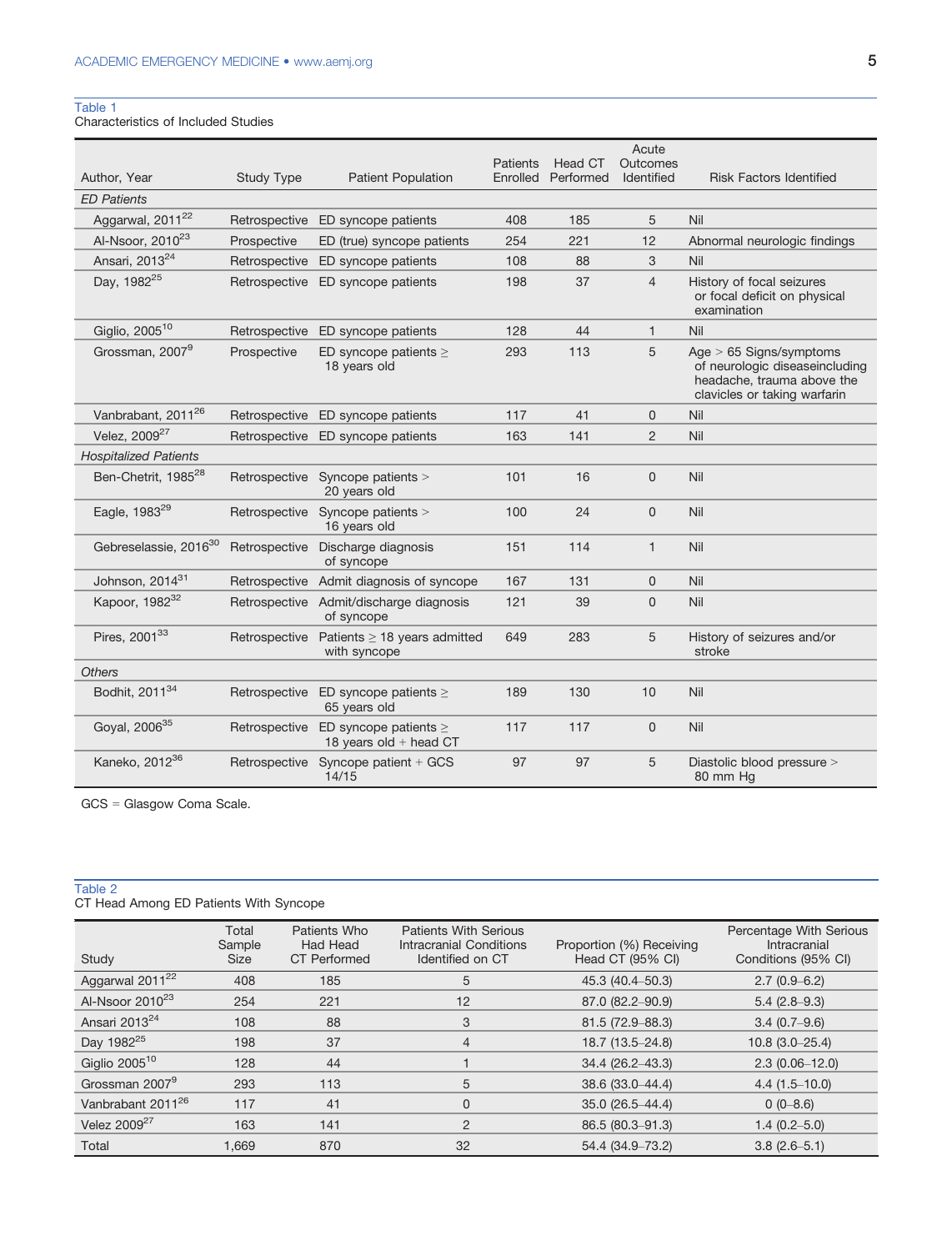

#### Proportion meta-analysis plot [random effects]

Figure 2. Forest plots for the proportion of ED patients with syncope who received a head CT (top) and its diagnostic yield (bottom).

| CT Head Among Patients Hospitalized for Syncope |                         |                                                 |                                                                             |                                             |                                                                |  |  |
|-------------------------------------------------|-------------------------|-------------------------------------------------|-----------------------------------------------------------------------------|---------------------------------------------|----------------------------------------------------------------|--|--|
| Study                                           | Total<br>Sample<br>Size | Patients Who<br>Had Head<br><b>CT</b> Performed | <b>Patients With Serious</b><br>Intracranial Conditions<br>Identified on CT | Percentage<br>Receiving Head<br>CT (95% CI) | Percentage With<br>Serious Intracranial<br>Conditions (95% CI) |  |  |
| Ben-Chetrit 1985 <sup>28</sup>                  | 101                     | 16                                              | 0                                                                           | $15.8(9.3 - 24.4)$                          | $0(0-20.6)$                                                    |  |  |
| Eagle 1983 <sup>29</sup>                        | 100                     | 24                                              | 0                                                                           | 24.0 (16.0-33.6)                            | $0(0-14.2)$                                                    |  |  |
| Gebreselassie 2016 <sup>30</sup>                | 151                     | 114                                             |                                                                             | 75.5 (67.8-82.1)                            | $0.9(0.02 - 4.8)$                                              |  |  |
| Johnson 2014 <sup>31</sup>                      | 167                     | 131                                             | 0                                                                           | 78.4 (71.4–84.4)                            | $0(0-2.8)$                                                     |  |  |
| Kapoor 1982 <sup>32</sup>                       | 121                     | 39                                              | 0                                                                           | $32.2(24.0-41.3)$                           | $0(0-9.0)$                                                     |  |  |
| Pires 2001 <sup>33</sup>                        | 649                     | 283                                             | 5                                                                           | 43.6 (39.7-47.5)                            | $1.8(0.6-4.1)$                                                 |  |  |
| Total                                           | 1.289                   | 607                                             | 6                                                                           | 44.8 (26.4–64.1)                            | $1.2(0.5-2.2)$                                                 |  |  |

Table 3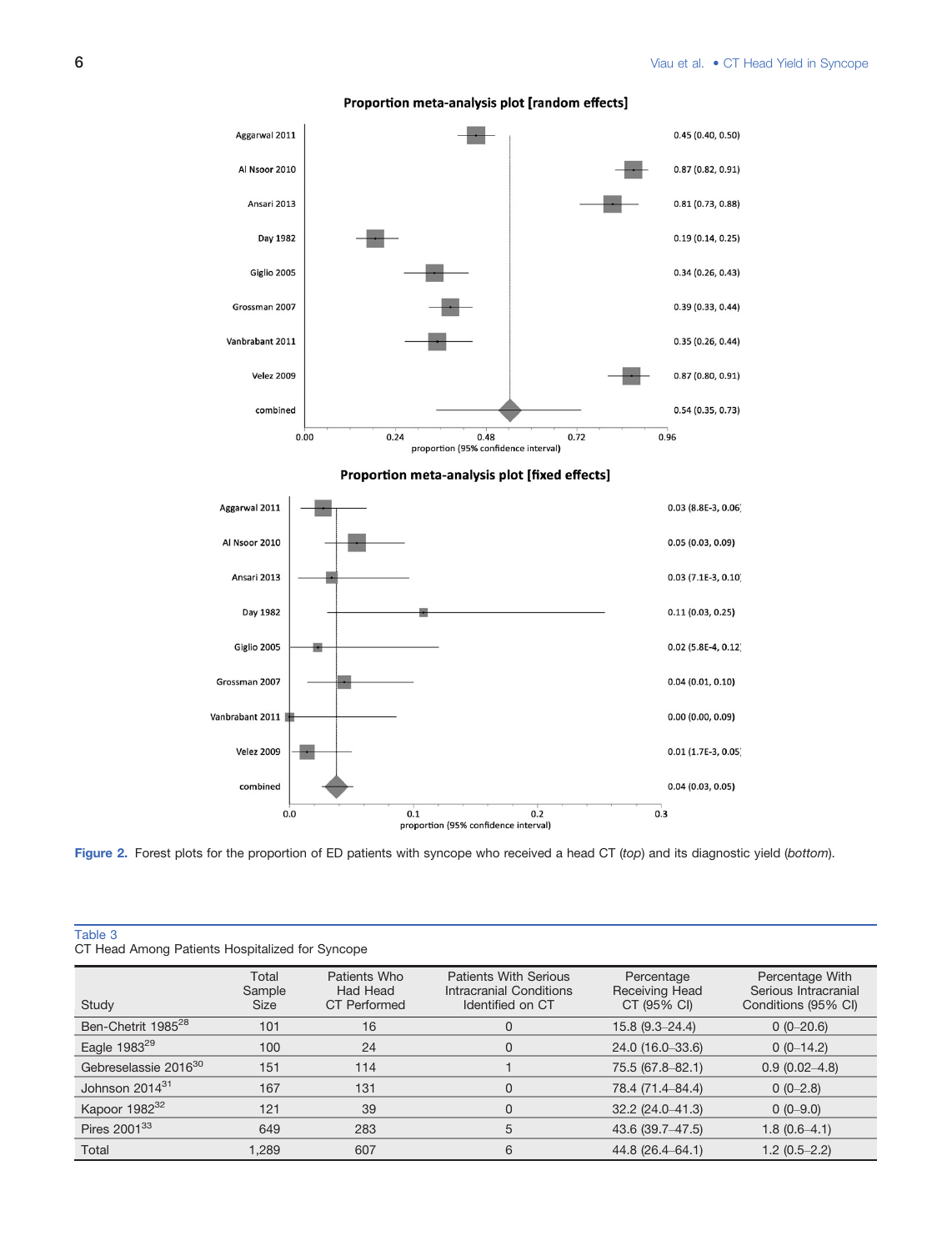

#### Proportion meta-analysis plot [random effects]

Figure 3. Forest plots for the proportion of patients who received a head CT (top) and its diagnostic yield (bottom) among those hospitalized for syncope.

| $\sim$<br>Types of Serious Intracranial Conditions Identified Among Patients With Syncope in the Included Studies |                            |                      |                           |                                |                                      |                |             |
|-------------------------------------------------------------------------------------------------------------------|----------------------------|----------------------|---------------------------|--------------------------------|--------------------------------------|----------------|-------------|
|                                                                                                                   | Subarachnoid<br>Hemorrhage | Subdural<br>Hematoma | Space Occupying<br>Lesion | Intraparenchymal<br>Hemorrhage | Intraparenchymal<br>Ischemia/Infarct | Unspecified    | Group Total |
| ED                                                                                                                |                            |                      |                           |                                |                                      | 2 <sup>†</sup> | 32          |
| Hospitalized                                                                                                      |                            |                      |                           |                                |                                      |                |             |
| Others*                                                                                                           |                            |                      |                           |                                |                                      |                | 15          |
| <b>Totals</b>                                                                                                     |                            |                      |                           | 14                             | 16                                   |                | 53          |

\*Others includes articles by Goyal et al.,  $35$  Kaneko et al.,  $36$  and Bodhit et al.  $34$ 

†Velez et al.27 report two patients with serious intracranial conditions as listed in the above, but the specific abnormality was not reported.

(95% CI = 0.5%–2.2%; Figure 3). There was no heterogeneity in the proportion with serious intracranial condition across studies ( $I^2 = 0$ %, Cochran's Q  $p = 0.63$ ; Figure 3).

Table 4

Of the three studies not included in the meta-analysis, two studies, Goyal et al.<sup>35</sup> and Kaneko et al.,<sup>36</sup> only enrolled patients who had CT head performed. Of the 214 patients in these two studies, five (2.3%) patients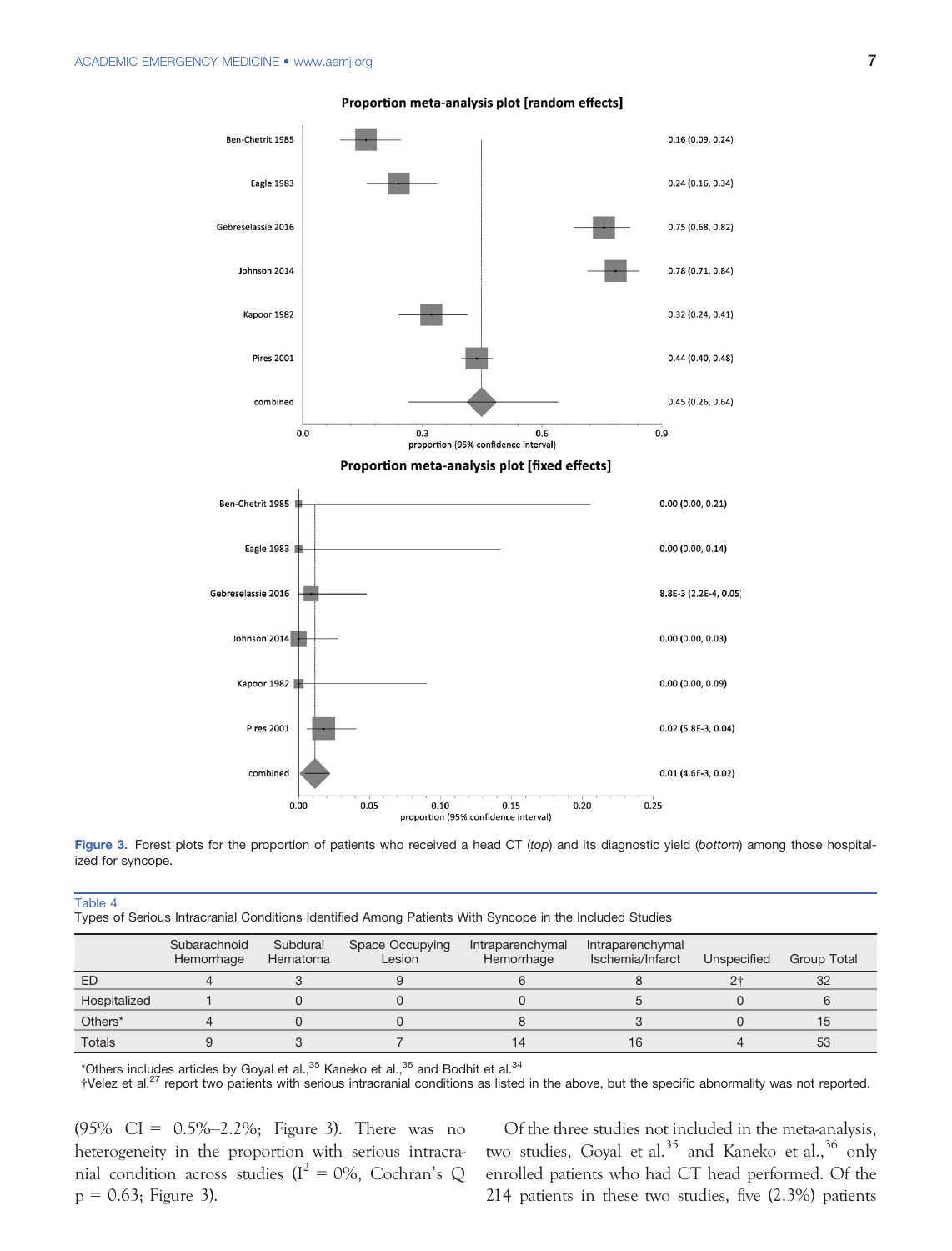had a serious intracranial condition identified. The study by Bodhit et al,  $34$  included only ED patients 65 years or older with syncope. Of the 189 patients in this study, 130 (68.8%) received a head CT and 10 (7.7%) patients had a serious intracranial condition identified.

Of the 3,361 patients from the 17 studies included in this review, a total of 1,821 patients (54.2%) underwent CT head, of whom 53 patients  $(2.9\%$  [95% CI = 2.2%–3.8%]) had serious intracranial conditions identified. Of the eight articles that enrolled ED patients, seven studies (except Vanbrabant et al.<sup>26</sup>) found patients with serious underlying conditions; among the five that enrolled hospitalized patients with syncope, one (Pires et al.<sup>33</sup>) included patients with serious intracranial conditions. The serious underlying conditions among syncope patients identified in this review include subarachnoid hemorrhage, subdural hematoma, space occupying lesions, parenchymal ischemia or infarction, and intraparenchymal hemorrhage (Table 4). Meta-analysis of data from the articles included in this study showed that 54.4% of ED patients with syncope had CT head performed with a yield of 3.8%, and 44.8% of hospitalized patients with syncope had CT head performed with a diagnostic yield of 1.2%.

Five articles identified risk factors (see Table 1) that were associated with serious underlying intracranial serious condition on CT head among patients with syncope. Three studies (Al-Nsoor and Mhearat,  $^{23}$  Day et al., $^{25}$  and Grossman et al.<sup>9</sup>) observed that these serious intracranial conditions were more likely to be found among patients that presented with neurologic deficit or headache in their history or examination. Of these three studies, Day et al.<sup>25</sup> was the only one that reported statistical significance ( $p \le 0.0001$ ) for neurologic deficits. Grossman et al. $9$  also found that patients taking warfarin and those with concomitant signs of trauma above the clavicles are more likely to have serious underlying intracranial conditions.<sup>9</sup> Day et al.<sup>25</sup> observed that focal seizure activity or focal neurologic findings among patients with syncope were associated with space-occupying lesions found on head CT, while Pires et al.<sup>33</sup> observed that history of stroke was associated with a higher likelihood of serious underlying intracranial conditions among patients with syncope. Kaneko et al.<sup>36</sup> identified serious intracranial outcomes among patients with a diastolic blood pressure  $> 85$  mm Hg. However, this finding was not statistically significant ( $p = 0.010$ ).<sup>36</sup> The cohort in Gebreselassie et al. $30$  was composed of approximately 85% black patients but there was no increased risk for

intracranial event found to be associated with this population. Except for the specific studies indicated above, none of the other studies reported statistical significance for the identified risk factors. The above-listed risk factors were the only ones evaluated in the included studies. Bodhit et al. $34$  in their study found that warfarin was not significantly associated with intracranial hemorrhage in patients 65 years or older with syncope. However, warfarin was identified as a risk factor by Grossman et al.<sup>9</sup>

## Risk of Bias Within Studies

For the six distinct items in the QATQS tool, the quality of all the included studies were rated as strong or moderate (Table 5). There was an initial disagreement on only one item in two studies with the rest of the 100 independent evaluations being identical between the two investigators (JAV and HC). The kappa was 0.96 (95% CI = 83.4–99.7). The disagreement on these two items was resolved by consensus. For the global rating, all included studies were rated strong by the two investigators with 100% agreement.

#### **DISCUSSION**

In our review, we found that a high proportion of all patients with syncope have a CT head performed with a diagnostic yield of 1.2% for hospitalized patients and 3.8% for ED patients. We believe that the results of our review will aid in choosing wisely and facilitate shared decision making for performing CT head in the management of patients with syncope.

One previous review by Pournazari et al.<sup>37</sup> reported the diagnostic value of neurologic studies among patients with syncope and reported that 57.3% of patients had CT head performed with a diagnostic yield of 1.2%. However, this review did not clearly report the conditions that constituted a positive diagnostic yield. A previous study by our team observed that a very low proportion (0.4%) have serious neurologic conditions identified during the syncope evaluation.<sup>38</sup>

The six intracranial outcomes included in the study were selected based on clinical relevance, previous literature, and consensus among the coauthors. With respect to the risk factors associated with serious intracranial conditions among patients with syncope, we found only one common theme: the presence of neurologic deficits. The included studies found it challenging to identify risk factor associations for all the serious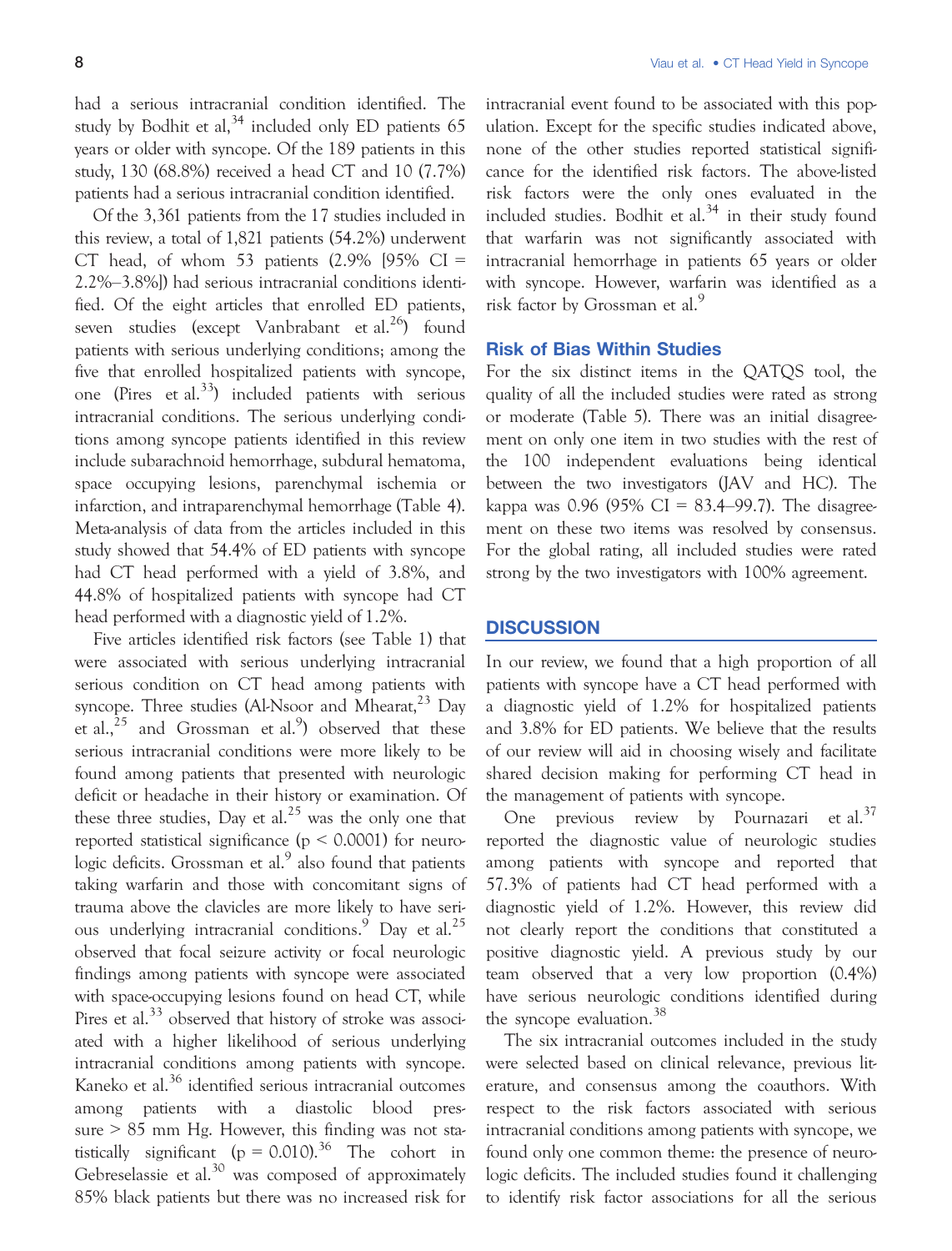| man <sup>9</sup> Johnson <sup>31</sup> Kaneko <sup>36</sup> Kapoor <sup>32</sup> Pires <sup>33</sup> Vanbrabant <sup>26</sup> Velez <sup>27</sup><br>2<br>2<br>$\mathbf{\Omega}$<br>$\scriptstyle\sim$<br>$\mathbf{\Omega}$<br>$\scriptstyle\sim$<br>$\mathbf{\Omega}$<br>2<br>2<br>2<br>$\overline{\mathcal{C}}$<br>$\mathbf{\Omega}$<br>Gross<br>Giglio <sup>10</sup> Goyal <sup>35</sup><br>$\mathbf{\Omega}$<br>2<br>2<br>N<br>characteristic Aggarwal <sup>22</sup> Al-nsoor <sup>23</sup> Ansari <sup>24</sup> chetrit <sup>28</sup> Bodhit <sup>34</sup> Day <sup>25</sup> Eagle <sup>29</sup> lassie <sup>30</sup><br>Gebrese<br>2<br>2<br>2<br>2<br>2<br>2<br>$\sim$<br>2<br>2<br>Ben<br>N<br>$\mathbf{\Omega}$<br>$\sim$<br>$\sim$<br>$\mathbf{\Omega}$<br>$\scriptstyle\sim$<br>F) Withdrawals<br>and dropouts<br>Global rating<br>A) Selection<br>D) Blinding<br>collection<br>methods<br>selection<br>founders<br>B) Study<br>E) Data<br>C) Con<br>Study<br>bias |
|-------------------------------------------------------------------------------------------------------------------------------------------------------------------------------------------------------------------------------------------------------------------------------------------------------------------------------------------------------------------------------------------------------------------------------------------------------------------------------------------------------------------------------------------------------------------------------------------------------------------------------------------------------------------------------------------------------------------------------------------------------------------------------------------------------------------------------------------------------------------------------------------------------------------------------------------------------------------------------|
|                                                                                                                                                                                                                                                                                                                                                                                                                                                                                                                                                                                                                                                                                                                                                                                                                                                                                                                                                                               |
|                                                                                                                                                                                                                                                                                                                                                                                                                                                                                                                                                                                                                                                                                                                                                                                                                                                                                                                                                                               |
|                                                                                                                                                                                                                                                                                                                                                                                                                                                                                                                                                                                                                                                                                                                                                                                                                                                                                                                                                                               |
|                                                                                                                                                                                                                                                                                                                                                                                                                                                                                                                                                                                                                                                                                                                                                                                                                                                                                                                                                                               |
|                                                                                                                                                                                                                                                                                                                                                                                                                                                                                                                                                                                                                                                                                                                                                                                                                                                                                                                                                                               |
|                                                                                                                                                                                                                                                                                                                                                                                                                                                                                                                                                                                                                                                                                                                                                                                                                                                                                                                                                                               |
|                                                                                                                                                                                                                                                                                                                                                                                                                                                                                                                                                                                                                                                                                                                                                                                                                                                                                                                                                                               |
|                                                                                                                                                                                                                                                                                                                                                                                                                                                                                                                                                                                                                                                                                                                                                                                                                                                                                                                                                                               |

intracranial conditions: subarachnoid hemorrhage, subdural hematoma, or brain tumors due to diversity in their pathophysiology. Five articles identified potential risk factors indicating a need for head CT; however, there is little agreement among them. A higher proportion of patients with a diastolic blood pressure of >85 mm Hg and those taking warfarin were observed to have subarachnoid hemorrhage, intraparenchymal hemorrhage, or subdural hematoma but these factors have no known impact on the incidence of brain tumors. Three articles identified some degree of neurologic deficit as being a strong indicator for head CT; however, such would be the case even in the absence of a syncopal event.<sup>39</sup> Two studies in our review reported underlying parenchymal or intraparenchymal infarct, which likely is the cause of neurologic deficits among patients enrolled in these studies.<sup>40,41</sup> It is also very likely that these patients suffered an acute cerebrovascular accident rather than true syncope, which is caused by transient global hypoperfusion.<sup>1</sup> Day et al.<sup>25</sup> recognized that patients with focal seizure or focal neurologic deficits on presentation were much more likely to have an underlying serious intracranial condition as the cause for their syncope. It is, however, sometimes difficult to distinguish seizure from syncope on initial ED presentation. A thorough yet focused history and examination is invaluable in identifying patients with true syncope and those who will likely benefit from CT of the head based on the above risk factors reported.<sup>23</sup> Additionally, among patients who sustain head trauma after syncope can be assessed using the published risk tools (NEXUS-II, Canadian CT Head Rule, or the New Orleans Rule) to identify those who will benefit from a CT head.<sup>16–18</sup>

In our review we included only articles that enrolled patients with syncope and assessed the role of CT head. One article by Mitsunaga et al.<sup>42</sup> reported the role of CT head among both syncope and presyncope patients. We excluded this article as we were unable to extract the results for the syncope subgroup. In each of the 17 included studies, a high proportion of enrolled patients had CT head performed with the clear majority being negative. For every 26 scans carried out on ED patients and for every 83 scans among patients hospitalized for syncope, an estimated one scan reported positive findings. None of the studies succeeded in establishing a common set of characteristics for identifying patients with serious underlying intracranial conditions when presenting with syncope.

Injudicious use of head CT to investigate syncope is not only costly but also exposes patients to high levels of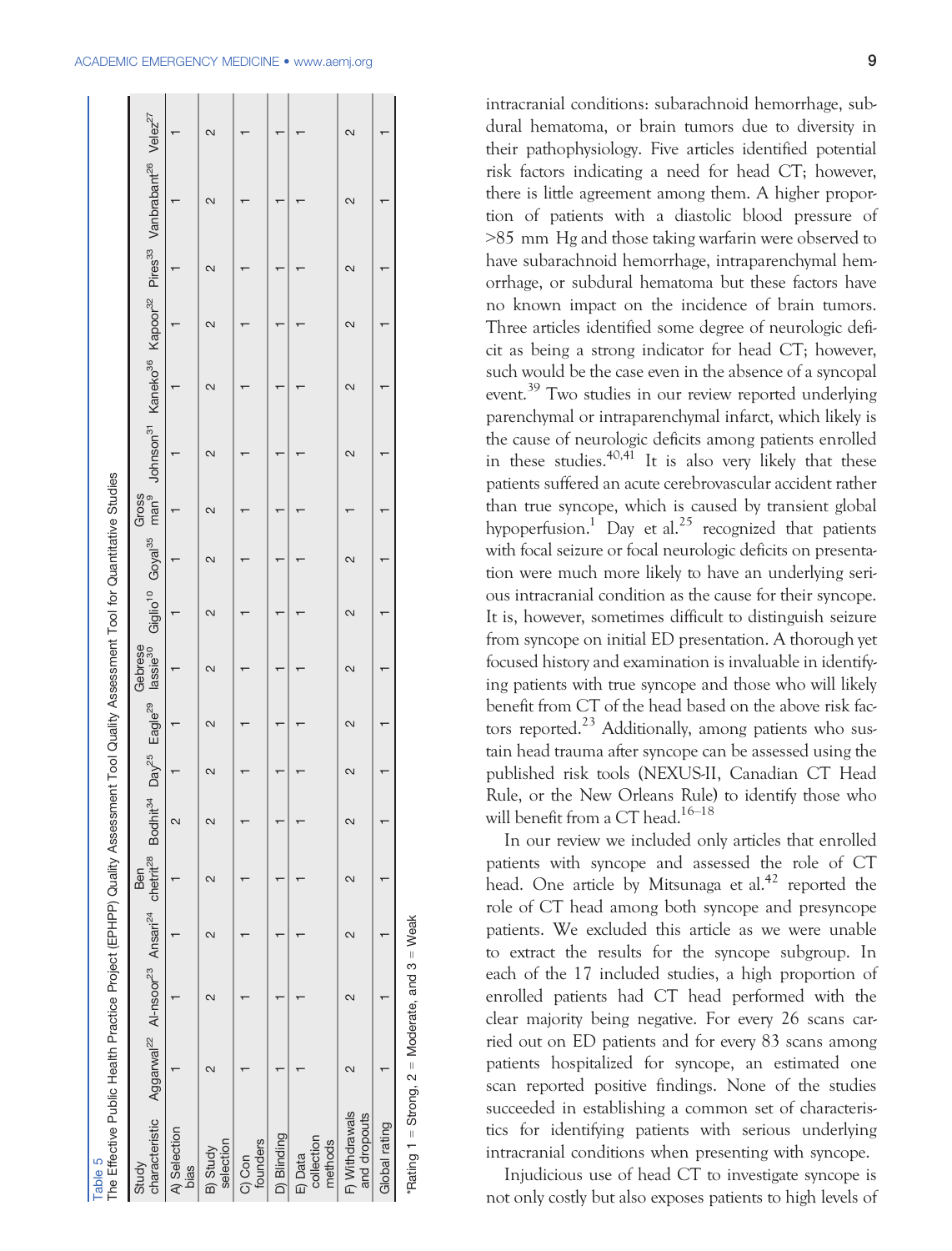radiation (2 mSv; 8-month background dose accumulation). It is therefore imperative to establish a robust set of guidelines that aids in the identification of patients that are likely to be at high risk for a serious intracranial condition. A prospective study involving a larger cohort of patients with syncope is needed to develop such a risk tool. Our review results support the recommendations of the Choosing Wisely Campaign that advocate against overuse of CT head among low-risk patients with syncope.12,13 The 2015 Academic Emergency Medicine (AEM) Consensus Conference, with input from multidisciplinary experts, aimed to develop a research agenda for optimize ED diagnostic imaging by identifying opportunities, knowledge gaps, and develop priorities.14 The content areas identified by this expert panel were clinical decision rules and comparative research for alternatives to CT use. The results of our review identify that a knowledge gap exists, and future research for appropriate use of CT head in syncope is needed. The results of our review also indicate that the choice of CT head among patients with syncope will be amenable to shared decision making (SDM), as usually a worst-case scenario approach is taken rather than the most likely scenario. The issue of CT head in syncope also fulfills the SDM appropriateness criteria (e.g., pretest probability can be estimated, testing equipoise exists, test performance data are emerging about risks, and benefits are available) identified at the 2016 AEM consensus conference on SDM in the ED on diagnostic testing.<sup>15</sup>

We believe that the results of our review can be used in clinical practice in the following manner: The probability of finding any important abnormalities in CT head among patients with syncope is 3.8% during ED evaluation and 1.2% when hospitalized after ED evaluation. This probability is higher if any of the risk factors identified in our review are present and lower if absent. Pretest probabilities estimated from the above results can be shared with the patient in addition to the fact that no clear-cut evidence for optimal approach exists. A potential alternate approach to defer CT head and watch for development of any of the above risk factors can be offered to patients who have none of the risk factors identified.

Based on the results of our review, we are unable to qualify the yield of CT head among patients with syncope as low or modest. Decisions regarding testing threshold are beyond the scope of this review. Future studies should provide more reliable estimates of diagnostic yield and derive testing threshold for CT head among patient with syncope by addressing pretest probability, risks, and benefits of CT head. Furthermore, guidelines for CT head in syncope can be developed based on the testing threshold and input from an expert consensus panel.<sup>43</sup>

# **LIMITATIONS**

The limitations of our study are consistent with the design of a systematic review. In our review, the majority of the studies were retrospective in nature, and several studies enrolled a small number of patients. The studies were conducted on different populations and settings, with substantial heterogeneity on several aspects included the types of serious intracranial conditions listed as outcomes. Further, some of the earlier studies (Day et al.,  $2^5$  Kapoor et al.,  $3^2$  and Eagle and Black<sup>29</sup>) had relatively small patient cohorts, which may not have fully represented the use and yield of head CT accurately for this time period. Despite this, we believe that the studies we have included are, collectively, an accurate representation of the frequency of CT head use among adult syncope patients. Furthermore, the results that half of all patients with syncope have CT head performed and the yield is 1% to 3% is consistent. We considered the risk of spectrum bias as not all patients in several included studies had CT head performed. The studies, however, represent the spectrum of patients with syncope that present to the ED and it is also not ethical to subject all patients to CT head. The aim of our systematic review is to provide an overview of the use of CT head among adult patients with syncope and the proportion that were positive for the outcomes listed in the study. We stratified our results by setting, but the reporting of the studies limited further stratification or meta-regression. It could be argued that patients found to have intraparenchymal ischemia on head CT likely did not suffer true syncope. Hence, our study results likely overestimate the diagnostic yield for CT head as approximately one-third of intracranial conditions identified in our review were intraparenchymal ischemia or infarction. Grossman et al. $<sup>9</sup>$  reported trauma above the</sup> clavicles as a risk factor associated with a positive finding on CT head. It is possible that these patients who sustained trauma would have a received a head CT regardless of their syncope. The risk factors identified are very varied and based on very small number of patients with serious outcomes. Our review was limited to the use of CT head among adult patients with syncope and excluded pediatric patients. All organizations, including Choosing Wisely and the American College of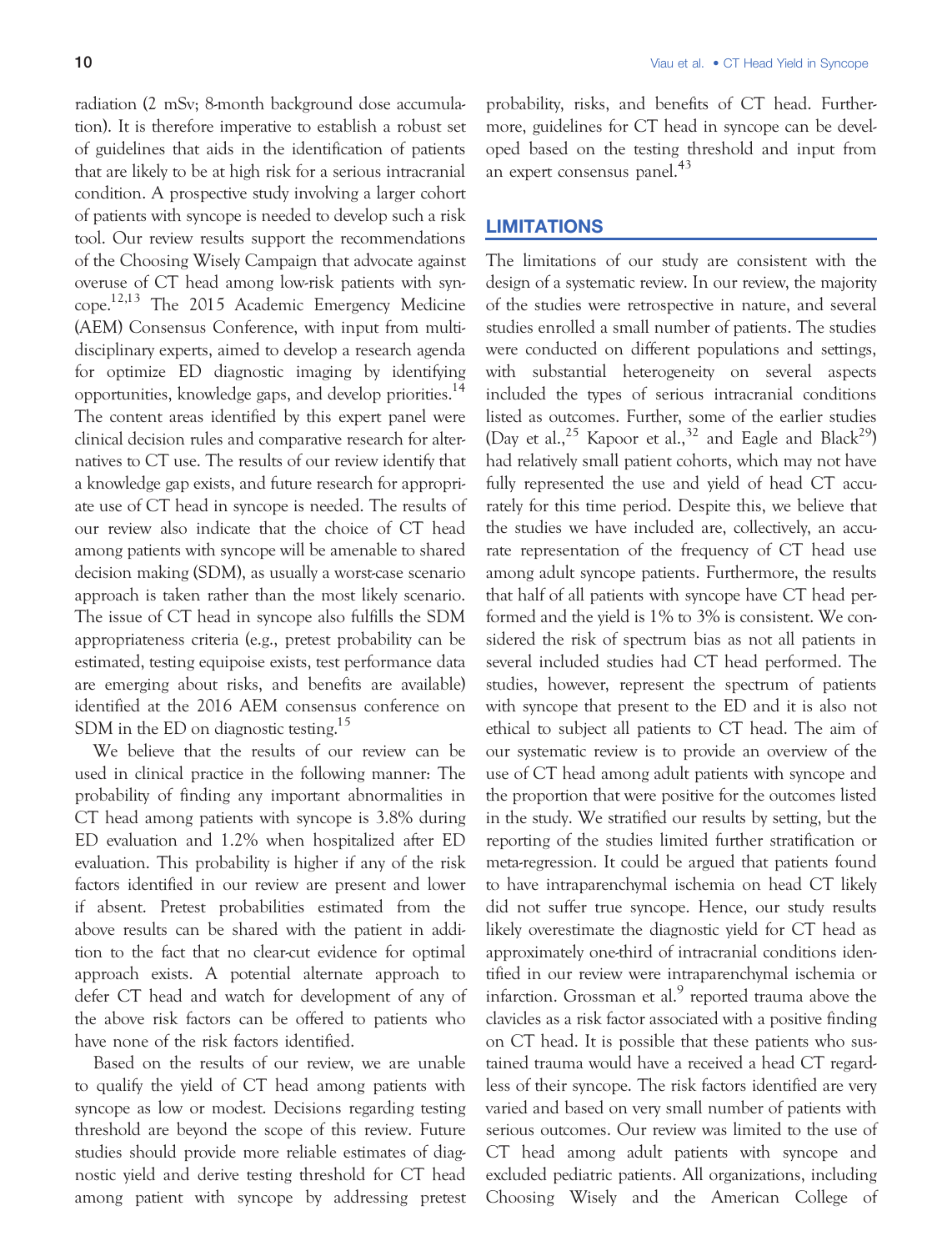Emergency Physicians, highlight the overuse of CT head among adult syncope patients. Hence, we focused our review on adult patients. Due to resource limitations, for this review we focused solely only on articles in English and French. It could be argued that including articles from the 1980s might not be in line with the current ethos for diagnosing and treating syncope, but we deemed it necessary to include these studies for completeness. However, our synthesis of the literature on the use and yield of CT head among patients with syncope is one of the very few to date on this topic.

#### **CONCLUSION**

Our systematic review found that half of all patients with syncope have computed tomography head performed with a yield of 1.2% to 3.8%. Caution should be exercised against indiscriminate use of computed tomography head in the evaluation of patients with syncope. A few studies identified presence of neurologic deficits as a risk factor for underlying serious intracranial conditions. Future large-scale studies are needed to provide more reliable estimates for diagnostic yield for computed tomography of the head among patients with syncope, develop a robust prediction tool to guide physicians for optimal use of computed tomography of the head, and expert clinical consensus regarding acceptable miss rate.

The authors thank Soo-Min Kim, Marie-Joe Nemnom, and Angela Marcantonio.

#### **References**

- 1. Moya A, Sutton R, Ammirati F, et al. Guidelines for the diagnosis and management of syncope (version 2009). Task Force for the Diagnosis and Management of Syncope. European Society of, Cardiology, European Heart Rhythm Association, Heart Failure Association, Heart Rhythm Society. Eur Heart J 2009;30:2631–71.
- 2. Thiruganasambandamoorthy V, Hess EP, Turko E, Perry JJ, Wells GA, Stiell IG. Outcomes in Canadian emergency department syncope patients–are we doing a good job? J Emerg Med 2013;44:321–8.
- 3. Blanc JJ, L'Her C, Touiza A, Garo B, L'Her E, Mansourati J. Prospective evaluation and outcome of patients admitted for syncope over a 1 year period. Eur Heart J 2002;23:815–20.
- 4. Sarasin FP, Louis-Simonet M, Carballo D, et al. Prospective evaluation of patients with syncope: a populationbased study. Am J Med 2001;111:177–84.
- 5. Quinn JV, Stiell IG, McDermott DA, Sellers KL, Kohn MA, Wells GA. Derivation of the San Francisco Syncope Rule to predict patients with short-term serious outcomes. Ann Emerg Med 2004;43:224–32.
- 6. Thiruganasambandamoorthy V, Hess EP, Alreesi A, Perry JJ, Wells GA, Stiell IG. External validation of the San Francisco Syncope Rule in the Canadian setting. Ann Emerg Med 2010;55:464–72.
- 7. Reed MJ, Newby DE, Coull AJ, Prescott RJ, Jacques KG, Gray AJ. The ROSE (risk stratification of syncope in the emergency department) study. J Am Coll Cardiol 2010;55:713–21.
- 8. Grossman SA, Fischer C, Lipsitz LA, et al. Predicting adverse outcomes in syncope. J Emerg Med 2007a;33:233–9.
- 9. Grossman SA, Fischer C, Bar JL, et al. The yield of head CT in syncope: a pilot study. Intern Emerg Med 2007b;2:46–9.
- 10. Giglio P, Bednarczyk EM, Weiss K, Bakshi R. Syncope and head CT scans in the emergency department. Emerg Radiol 2005;12:44–6.
- 11. Mendu ML, McAvay G, Lampert R, Stoehr J, Tinetti ME. Yield of diagnostic tests in evaluating syncopal episodes in older patients. Arch Intern Med 2009;169:1299–305.
- 12. Choosing Wisely: Five More Things Physicians and Patients Should Question. American College of Emergency Physicians, 2015. Available at: [http://www.choosing](http://www.choosingwisely.org/wp-content/uploads/2015/02/ACEP-Choosing-Wisely-List.pdf) [wisely.org/wp-content/uploads/2015/02/ACEP-Choosing-](http://www.choosingwisely.org/wp-content/uploads/2015/02/ACEP-Choosing-Wisely-List.pdf)[Wisely-List.pdf](http://www.choosingwisely.org/wp-content/uploads/2015/02/ACEP-Choosing-Wisely-List.pdf). Accessed Oct 13, 2017.
- 13. Choosing Wisely Canada: Ten Things Physicians and Patients Should Question. Canadian Association of Emergency Physicians, 2017. Available at: [https://choosingwisely](https://choosingwiselycanada.org/emergency-medicine/) [canada.org/emergency-medicine/](https://choosingwiselycanada.org/emergency-medicine/). Accessed Oct 13, 2017.
- 14. Marin JR, Mills AM. Developing a Research Agenda to Optimize Diagnostic Imaging in the Emergency Department: An Executive Summary of the 2015 Academic Emergency Medicine Consensus Conference. Acad Emerg Med 2015;22:1363–71.
- 15. Barrett TW, Rising KL, Bellolio MF, et al. The 2016 Academic Emergency Medicine Consensus Conference, "Shared Decision Making in the Emergency Department: Development of a Policy-relevant Patient-centered Research Agenda" Diagnostic Testing Breakout Session Report. Acad Emerg Med 2016;23:1354–61.
- 16. Mower WR, Hoffman JR, Herbert M, et al. Developing a decision instrument to guide computed tomographic imaging of blunt head injury patients. J Trauma 2005;59:954–9.
- 17. Stiell IG, Wells GA, Vandemheen K, et al. The Canadian CT Head Rule for patients with minor head injury. Lancet 2001;357:1391–6.
- 18. Haydel MJ, Preston CA, Mills TJ, Luber S, Blaudeau E, DeBlieux PM. Indications for computed tomography in patients with minor head injury. N Engl J Med 2000;343:100–5.